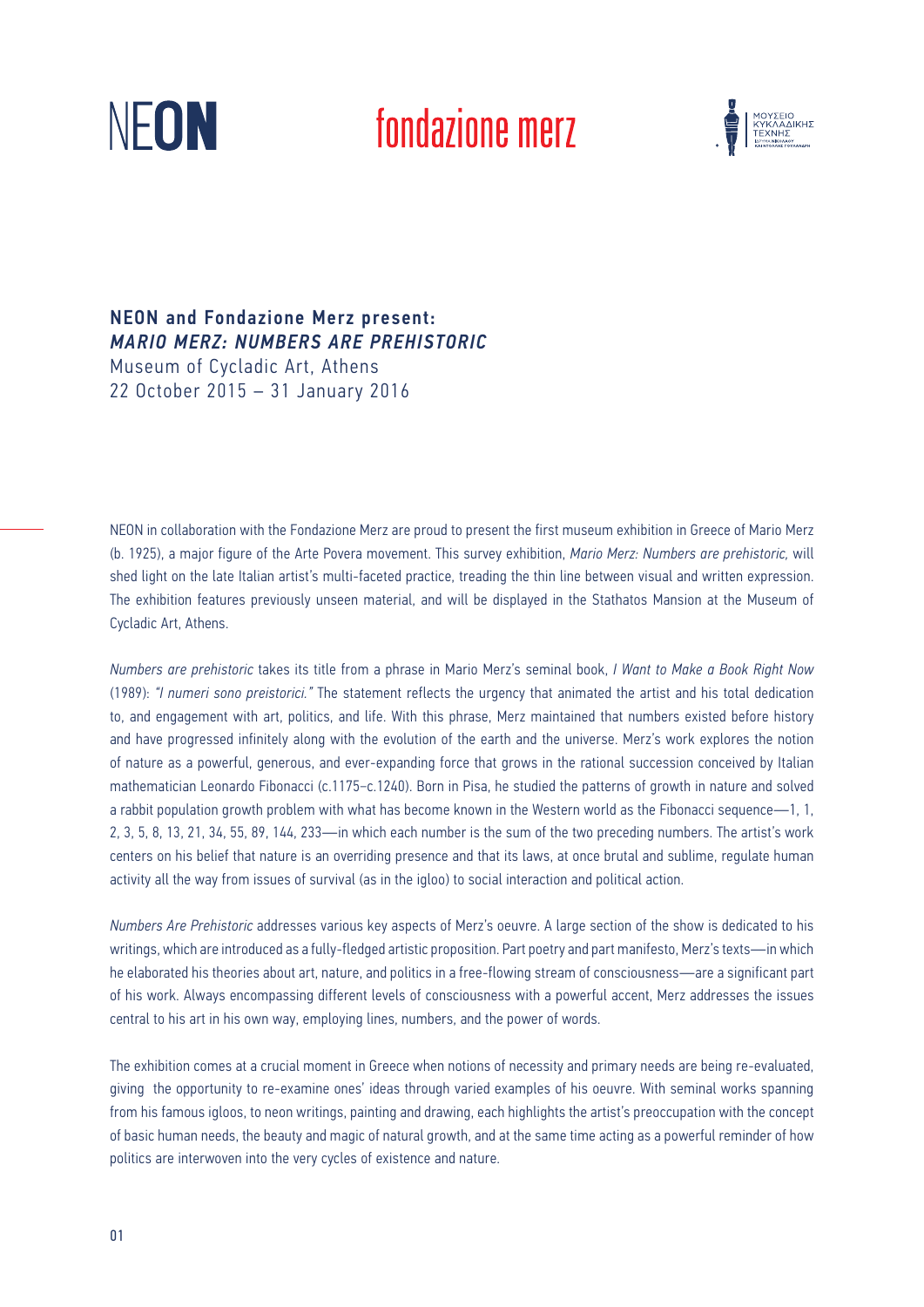According to the curator of the exhibition, Paolo Colombo: *"It is my privilege to work with an artist I knew but with whom I never had the opportunity to work with in the past, especially to do so in Athens, where we met. Athens has had a deep resonance for both. It feels like coming back home after our first encounter in the late 70s".*

As the President of Museum of Cycladic Art, Mrs Sandra Marinopoulos says: *"It is the second time that the Museum of Cycladic Art collaborates with the cultural organization NEON- after the exhibition of the German artist Martin Kippenberger two years ago- and we really feel that we have firmly laid the foundations for an extremely creative cooperation. It is also a great honor for us at the Museum of Cycladic Art that we are the first museum in Greece to host the work of Mario Merz, one of the most important artists of the Arte Povera movement. The exhibition Mario Merz: Numbers are prehistoric combines art with science, maths, numbers and nature. The exhibition is part of this year's contemporary art program, which focuses on the presentation of important modern and contemporary artists".*

According to Elina Kountouri, the Director of NEON: *"It is a unique opportunity to see in Athens for the first time in a museum, a survey show of the work of Mario Merz. Our collaboration with the Museum of Cycladic Art, Fondazione Merz and Paolo Colombo is a vivid example of partnership that can raise insightful discussions about the relevance of arte povera and Merz' s work in Greece today. Colombo invoked a fresh outlook to the work of a historical figure".*

The exhibition is curated by Paolo Colombo.

#### Exhibition Details

Museum of Cycladic Art Vasilissis Sofias ave. & 1, Irodotou str., Athens 10674

Duration: 22 October 2015 – 31 January 2016 Opening: 21 October 2015, 8pm

Opening hours: Monday – Wednesday – Friday – Saturday 10:00 – 17:00 Thursday 10:00 – 20:00 Sunday 11:00 – 17:00 Tuesday closed

## Parallel Program

In the context of the exhibition an educational program is implemented in cooperation with the organization Thales + Friends. The program, leveraging on the life and oeuvre of Merz, focuses on the relation between mathematics and life, weighing on the fact that mathematics are met in every aspect of society and therefore in art. The program addresses young people 12 – 15 years old. Participation is free.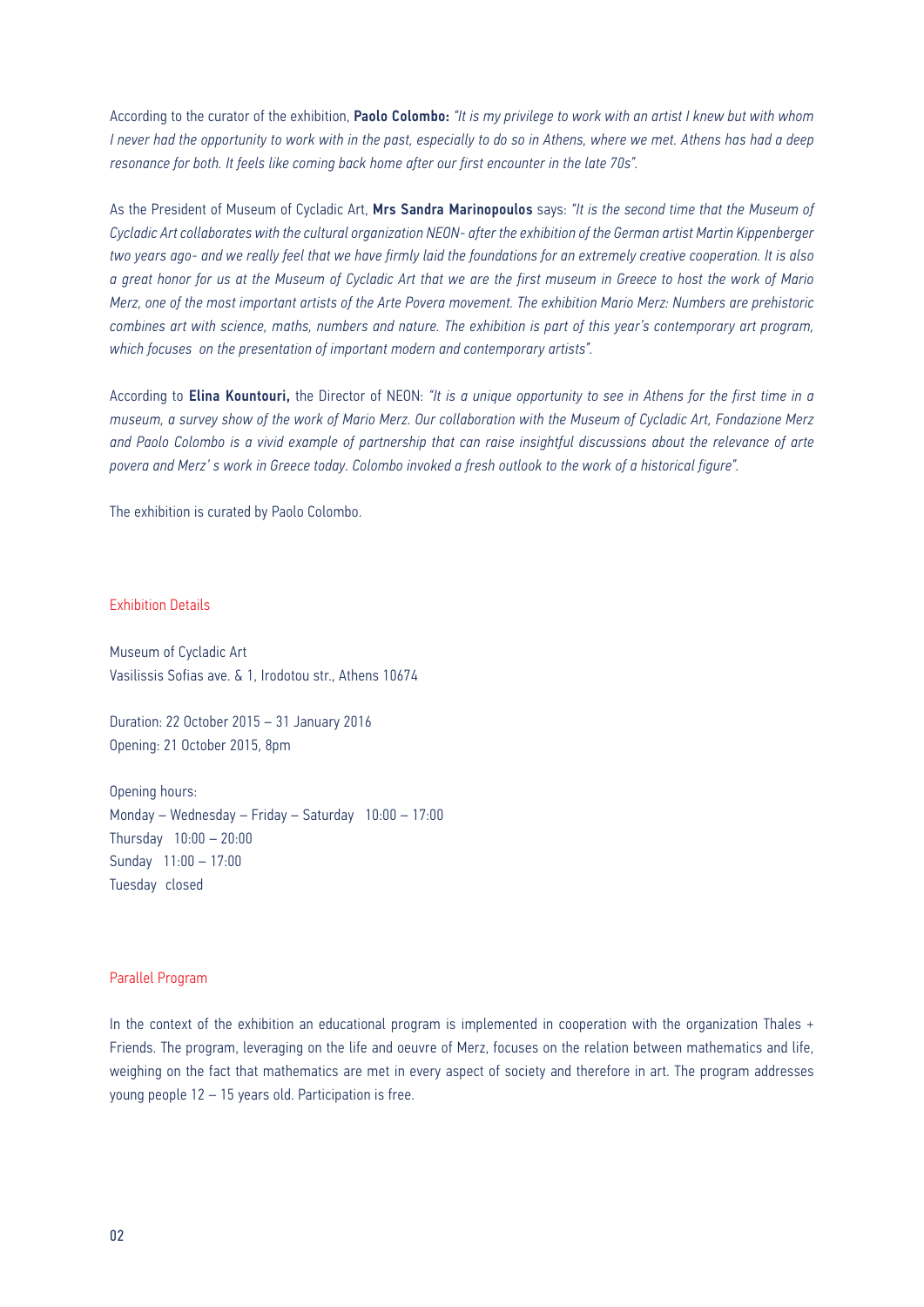# About the Artist

## MARIO MERZ (1925-2003)

Mario Merz is one of the most celebrated artists to come out of the Arte Povera scene. His first one-man show took place in 1954 at the Galleria La Bussola in Turin, and presented some expressionist-style oils on canvas. By the middle of the 1960s, Merz' research had developed towards an artistic experimentation that led to "volumetric paintings" (Mila Pistoi): canvas constructions enveloping objets trouvés, organic or industrial materials, whose appearance in the work contributed to place the artist amongst the protagonists of Arte Povera. 1970 saw the start of the numbered Fibonacci series, a progression in which each number is the sum of the two before (0, 1, 1, 2, 3, 5, 8, 13, 21…). Merz interpreted the numerical sequence as the emblem of the dynamics associated with the growth processes in the organic world. The major exhibitions of the 1980s (Palazzo delle Esposizioni di San Marino, 1983 and Guggenheim in New York, 1989) were characterised by a pictorial practice that took on increasing significance, becoming "long and fast", a natural habitat for wild, "prehistoric" animals such as the rhinoceros, crocodile, tiger, bison, owl, all of which were also bearers of a clear primacy. This intense period, during which the artist also published a sizeable sylloge of writings (*Ich will Sofort ein Buch machen/Voglio fare subito un libro,* Sauerländer, Aarau-Frankfurt and Hopefulmonster, Florence), was followed by a phase characterised by a return to the essential nature of matter and line (one-man show at the Fundaçâo de Serralves, Porto, 1999).

Considerable importance was given to drawing which became the protagonist of a series of large installations. The artist exhibited at the Carré d'Art – Musée d'Art Contemporain, Nîmes (2000) and for the first time in Latin America with a oneman show at the Fundación Proa, Buenos Aires (2002). He took part in *Zero to Infinity: Arte Povera 1962-1972* (2001), the first anthological exhibition on Arte Povera in the United Kingdom, organised by Tate Modern in London and the Walker Art Center of Minneapolis. The 6th November 2002 saw the inauguration of the permanent installation, *Igloo fontana,* for the railway bypass in the city of Turin. Amongst the many honours received were an Honorary Degree from the Dams in Bologna (2001) and the Praemium Imperiale of the Japan Art Association (2003).

Among the personal exhibitions set up after his death, remarkable is the retrospective organized by Fondazione Merz, Galleria d'Arte Moderna and Castello di Rivoli, in Turin (2005); the thematic show *Drawings* at Kunstmuseum Winterthur and Fondazione Merz (2007); *Pageantry of painting* at Fondazione Merz (2010); *What Is to Be Done?* (Henry Moore Institute, Leeds, and Bildmuseet, Umeå (2011-12); *Mario Merz Arnulf Rainer. Tiefe weite (Fragmente)* at Arnulf Rainer Museum, Baden (2013); Pace Gallery, London (2014); and *Mario Merz. Città Irreale,* Galleria dell'Accademia, Venezia (2015).

#### About NEON

NEON is a non-profit organization, which works to bring contemporary culture in Greece closer to everyone. It is committed to broadening the appreciation, understanding, and creation of contemporary art in Greece in the firm belief that this is a key tool for growth and development.

NEON, founded by Dimitris Daskalopoulos, breaks with the convention that limits the contemporary art foundation of a collector and enthusiast to a single place. It acts on a multitude of initiatives, spaces, civic and social contexts. It seeks to expose the ability contemporary art has to stimulate, inspire and affect the individual and society at large.

NEON constructively collaborates with cultural institutions and supports the program of public and private institutions to enhance increased access and inventive interaction with contemporary art.